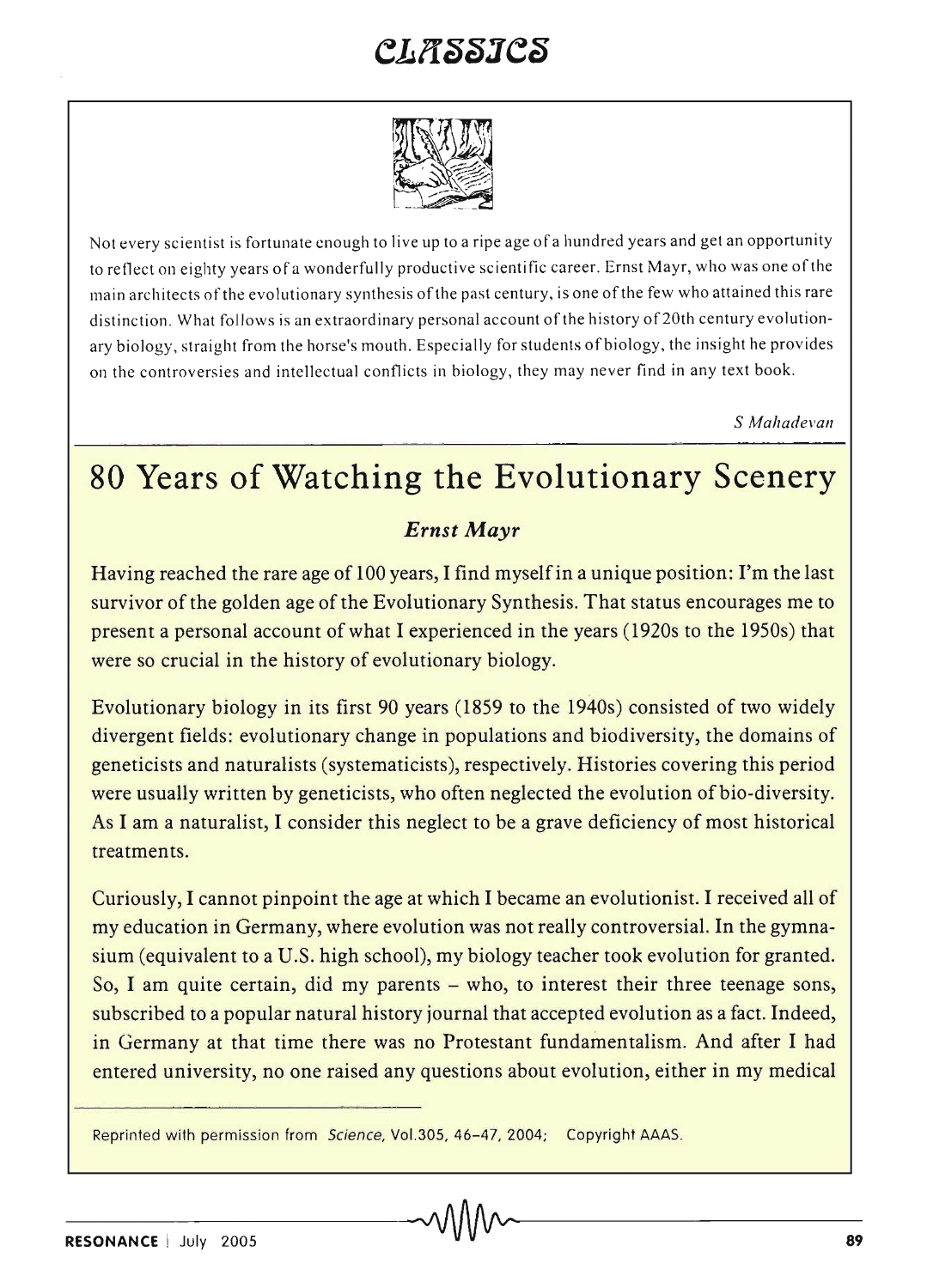curriculum or in my preparations for the Ph.D. Those who were unable to adopt creation as a plausible solution for biological diversity concluded that evolution was the only rational explanation for the living world.

Even though creationism was not a major issue, evolutionary biology was nonetheless badly split by controversies. The disagreements concerned the causation of evolutionary change and the validity of various theories of evolution. I was a beneficiary of the furor, a bystander during the numerous clashes between supporters of the opposing theories favored during the first decades of the 20th century.

There are a multitude of reasons why so many controversies about evolution emerged during that period. For instance, the philosophy of science at that time was totally dominated by physics and by typology (essentialism). This philosophy was appropriate for the physical sciences but entirely unsuitable as a foundation for theories dealing with biological populations (see below). Perhaps more important was the fact that the paradigm of Darwinian evolution was not a single theory, as Darwin always insisted, but was actually composed of five quite independent theories.<sup>\*</sup> Two of these were readily accepted by the Darwinians: the simple fact of evolution (the "non-constancy of species" as Darwin called it) and the branching theory of common descent. The other three  $-$  gradual evolution, the multiplication of species, and natural selection  $-$  were accepted by only a minority of Darwin's followers. Indeed, these three theories were not universally accepted until the so-called Evolutionary Synthesis of the 1940s.

Superimposed on these conceptual differences were others that arose because of the preferences of evolutionists in different countries. The evolutionary theories considered valid in England or in France were rejected in Germany or the United States. One powerful author in a particular country often could determine the thinking of all his fellow scientists. Finally, different evolutionary theories were often favored by scholars in different branches of biology - say, genetics, or developmental biology, or natural history. To understand what happened during the Evolutionary Synthesis, one must be aware of the sources of disagreement during that earlier period. It was my good fortune that I became acquainted with most of the major schools of evolutionary thought of the first third of the 20th century and was therefore able to compare their claims.

In 1925-26, I prepared for my Ph.D. at the Natural History Museum of Berlin. Even though it was part of Berlin's Humboldt University, this museum had its own faculty and student body. This separation resulted in the development of two branches of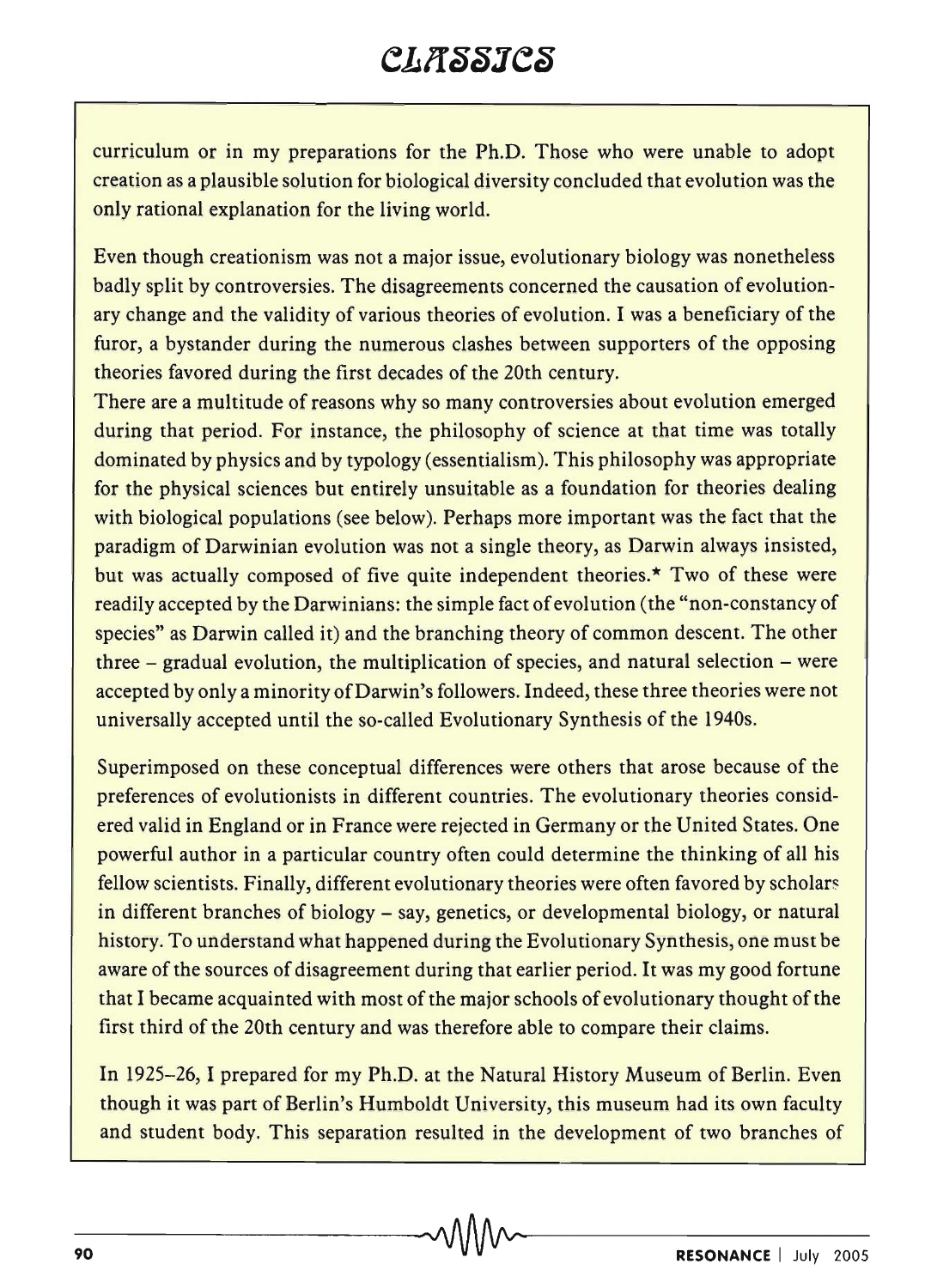evolutionary biology. The laboratory (experimental) geneticists in the University studied the processes taking place in a single population  $-$  in a single gene pool. Their emphasis was on gradual evolutionary change in a phyletic sequence of populations. The museum naturalists, including myself, were much more interested in a different aspect of evolution, the origin of biodiversity, and particularly the origin of new species and higher taxa. We studied the process of speciation and the transition from species level evolution to macroevolution – in other words, the origin of new types of organisms and the evolution of higher taxa.

We naturalists thought that evolution was indeed a gradual process, as Darwin had always insisted. Our material provided hundreds of illustrations of widespread species that gradually changed throughout their geographic range. By contrast, most early Mendelians, impressed by the discontinuous nature of genetic changes ("mutations"), thought that these mutations provided evidence for a saltational origin of new species. When Mendel's laws were rediscovered in 1900, there was widespread hope that they would lead to a unification of the conflicting theories on speciation. Unfortunately, it turned out that the three geneticists most interested in evolution – Bateson, DeVries, and Johannsen  $-$  were typologists and opted for a mutational origin (by saltation) of new species. Worse, they rejected gradual evolution through the natural selection of small variants. For their part, the naturalists erroneously thought that the geneticists had achieved a consensus based on saltational speciation, and this led to a longlasting controversy between the naturalists and the early Mendelians.

The naturalists were unaware that there were other geneticists – like East, Castle, Baur, and Chetverikov  $-$  who may have been a majority. Their interpretation of small mutations and gradual evolution was completely compatible with the theories of the naturalists. Beginning in 1910, the work of the Columbia University group in New York under T. H. Morganled to a refutation of the theories of the saltational Mendelians, and established the basis for the origin of a rigorous school of mathematical population genetics, culminating in the work ofR. A. Fisher, J. B. S. Haldane, and Sewall Wright. Most important, this new school of population geneticists fully accepted natural selection – and that permitted a synthesis.

Several historians have mistakenly thought that this synthesis within genetics had solved all the problems of Darwinism. That assumption, however, failed to take account of an important gap. One of the two major branches of evolutionary biology, the study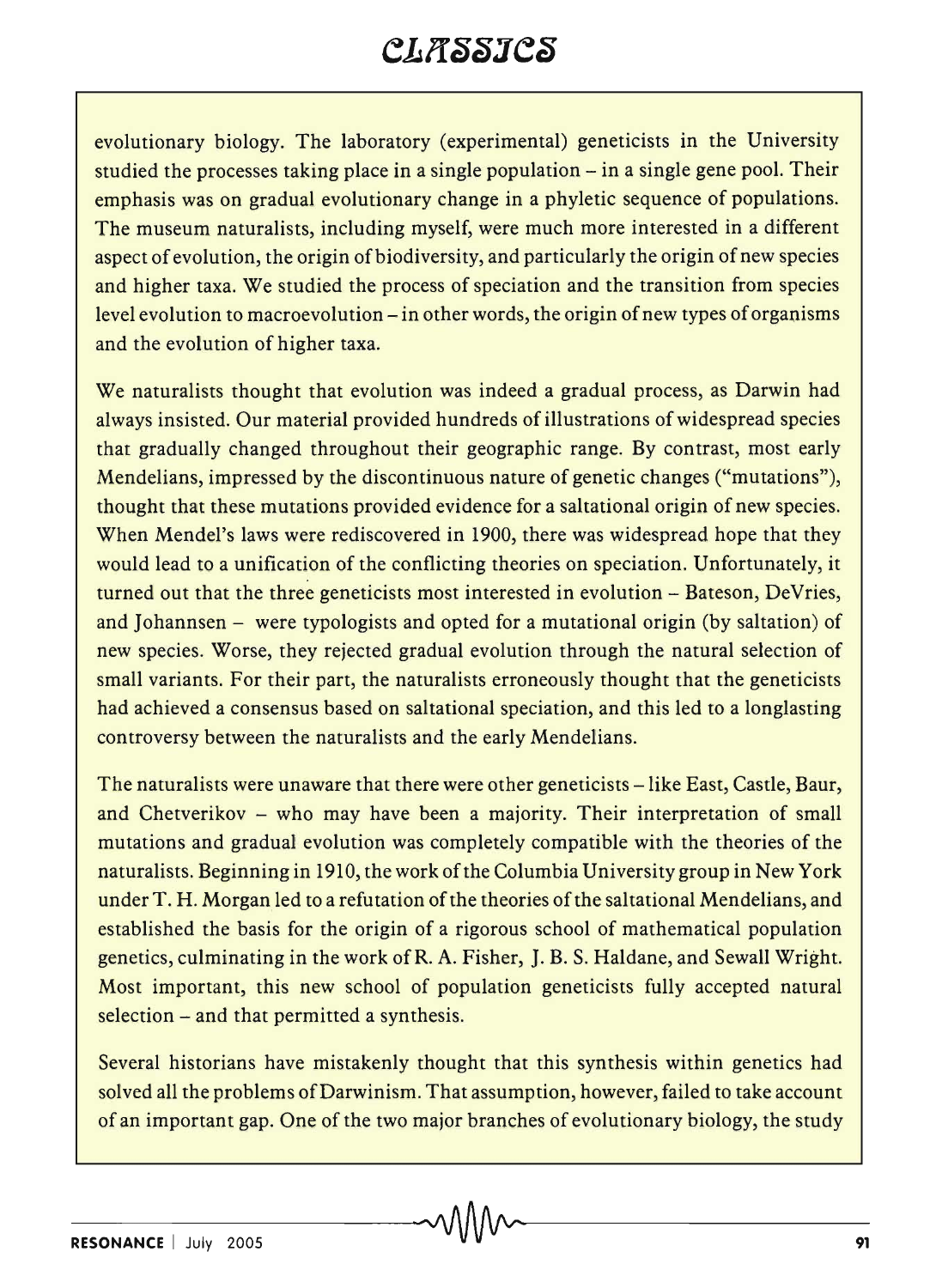of the origin of biodiversity, had been left out of the major treatises of Fisher, Haldane, and Wright. Actually, unknown to these geneticists, the problems of the origin of biodiversity had already been solved in the 1920s by several European naturalists, most important among them, Moritz Wagner, \* Karl Jordan, \* Edward Poulton, \* Chetverikov and Erwin Stresemann.

Thus, evolutionary biology around 1930 found itself in a curious position. It faced two major seemingly unsolved problems: the adaptive changes of populations and the origin of biodiversity. Two large and very active groups of evolutionists worked on these problems. One of these groups consisted of the population geneticists. As summarized in the works of Fisher, Haldane, and Wright, this group had solved the problem of gradual evolution of populations through natural selection. But they had not made any contribution to the problem of how species arise (speciation)  $-$  that is, to the problem of the origin of biodiversity. The other group of evolutionists consisted of the naturalists (taxonomists). Although unaware of the solution to the problem of gradual adaptive evolution, they had solved the open problems of the evolution of biodiversity through the contributions of the European naturalists Wagner, Jordan, Poulton, Stresemann and Chetverikov. Thus, by 1930, the two great problems of evolutionary biology had been solved, but by different groups whose accomplishments were unknown to one another.

As a student in Germany in the 1920s, I belonged to a German school of evolutionary taxonomists that was unrepresented in the United States. Our tradition placed great stress on geographic variation within species, and particularly on the importance of geographic isolation and its role in leading to the origin of new species. It accepted a Lamarckian inheritance of newly acquired characters but simultaneously accepted natural selection as facilitating gradual evolution. We decisively rejected any saltational origin of new species, as had been postulated by DeVries.

Fortunately, there was one evolutionist who had the background to be able to resolve the conflict between the geneticists and the naturalists. It was Theodosius Dobzhansky. \* He had grown up in Russia as a naturalist and beetle taxonomist, but, in 1927, he joined Morgan's laboratory in America where he became thoroughly familiar with population genetics. He was ideally suited to show that the findings of the population geneticists and those of the European naturalists were fully compatible and that a synthesis of the theories of the two groups would provide a modern Darwinian paradigm, subsequently referred to as the "Evolutionary Synthesis".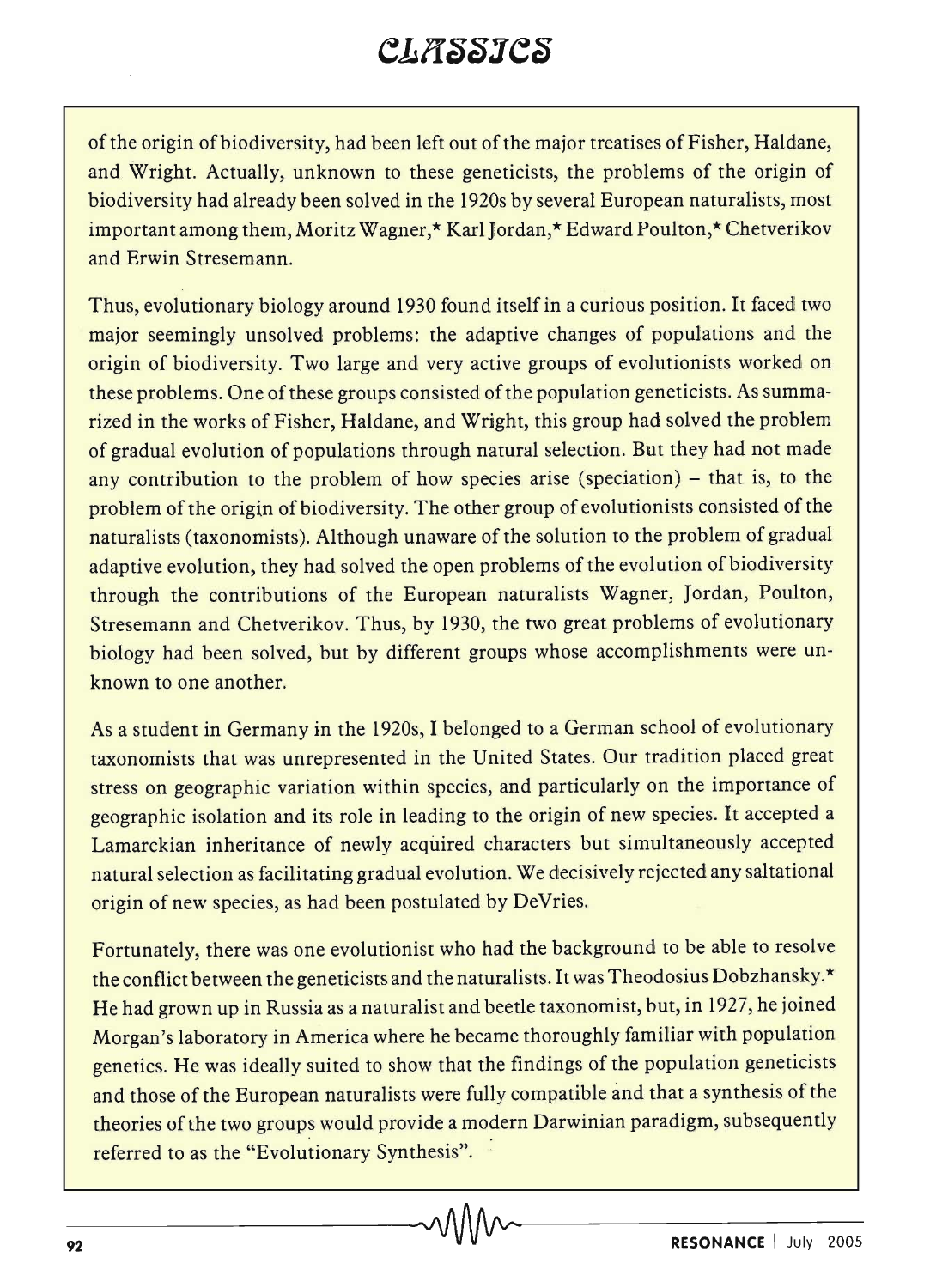What is particularly remarkable about this new paradigm is its stability. Dobzhansky's first approach was elaborated and modified in the ensuing years in the publications of Ernst Mayr,\* Julian Huxley,\* and Bernhard Rensch.\* I owe it to Dobzhansky that I played such an important role in the Synthesis. He knew that his own treatment of the evolution of biodiversity was insufficient. It was my task to fill the gaps in his 1937 account. Dobzhansky even provided the inspiration for the title of my book, *Systematics and the Origin of Species* - a title chosen deliberately as an equivalent to his *Genetics and the Origin of Species.* Curiously, there is no chapter on speciation in Dobzhansky's book. His description of the isolating mechanisms was erroneous. Isolating mechanisms are genetic properties of individuals, yet he included geographic barriers among them. In addition, his putative species definition refers to the stage of a process, but is not the description of a (species) population. I was able to correct this in my 1942 book.

At a meeting in Princeton in 1947, the new paradigm was fully acknowledged and it was confirmed again and again in the next 60 years. Whenever an author claimed to have found an error in the Synthesis, his claim was rapidly refuted. The two belief systems had only one inconsistency - the object of natural selection. For the geneticists the object of selection had been the gene since the 1920s, but for most naturalists it was the individual.

Elliot Sober<sup>\*</sup> showed how one could resolve this conflict. He pointed out that one must discriminate between selection of an object and selection for an object. The answer to the question of what is being selected for specifies the particular properties for which a given object of selection is favored. However, a particular gene can favor an individual without being the object of selection because it gives properties to the individual that favor its selection. It is a selection for these properties.

By the end of the 1940s the work of the evolutionists was considered to be largely completed, as indicated by the robustness of the Evolutionary Synthesis. But in the ensuing decades, all sorts of things happened that might have had a major impact on the Darwinian paradigm. First came Avery's demonstration that nucleic acids and not proteins are the genetic material. Then in 1953, the discovery of the double helix by Watson and Crick increased the analytical capacity of the geneticists by at least an order of magnitude. Unexpectedly, however, none of these molecular findings necessitated a revision of the Darwinian paradigm - nor did the even more drastic genomic revolution that has permitted the analysis of genes down to the last base pair.